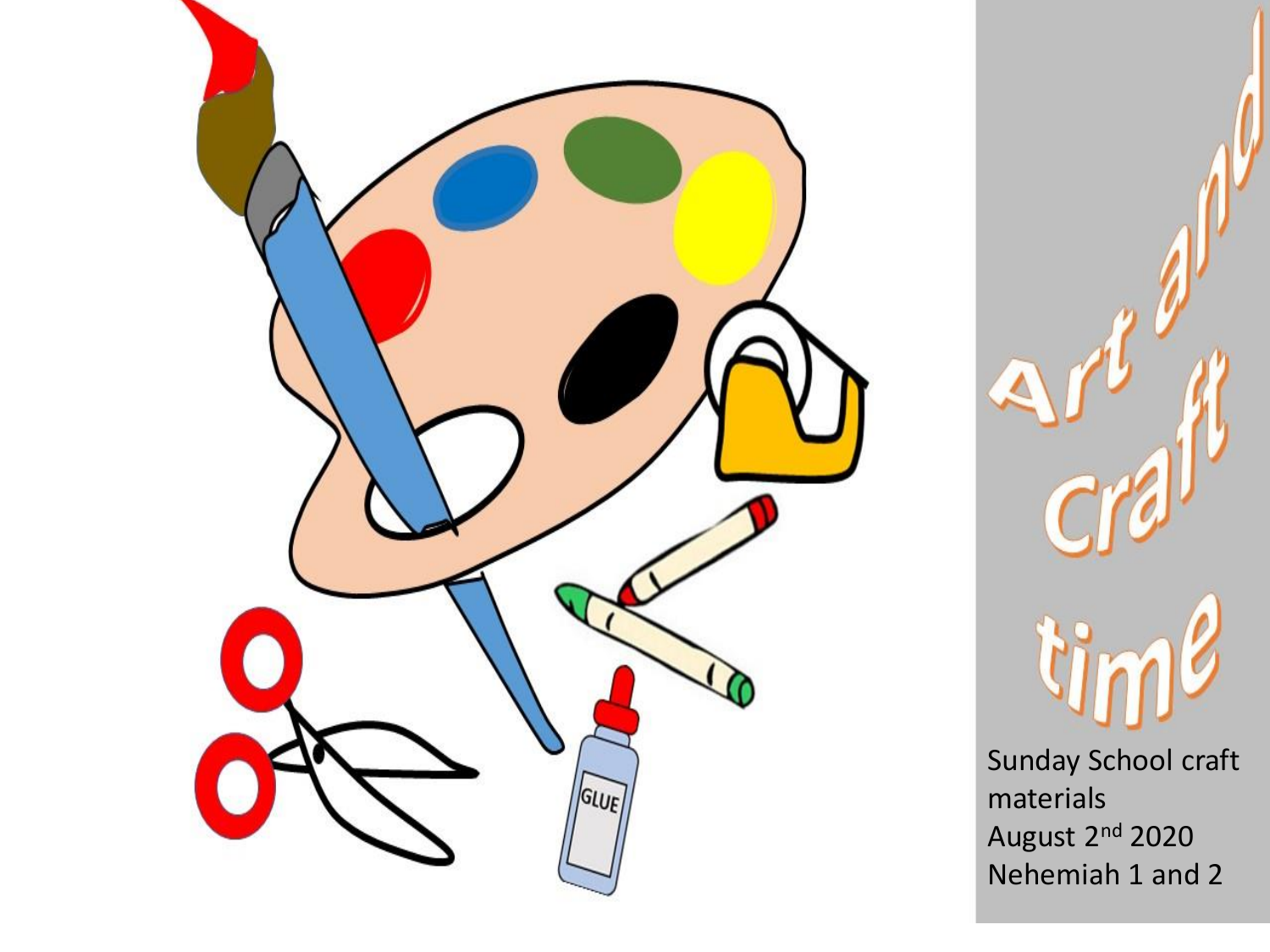

## Beginners







Cut out these stickers and add them to the right place

Then colour in the letters





| Worship no other God<br>Do not make Idols<br>Do not misuse the Lords<br>name<br>Keep the Sabbath holy | Honour your mother<br>and father<br>Do not commit murder<br>Do not commit adultery<br>Do not seal<br>Do not lie<br>Do not covet |
|-------------------------------------------------------------------------------------------------------|---------------------------------------------------------------------------------------------------------------------------------|
|                                                                                                       |                                                                                                                                 |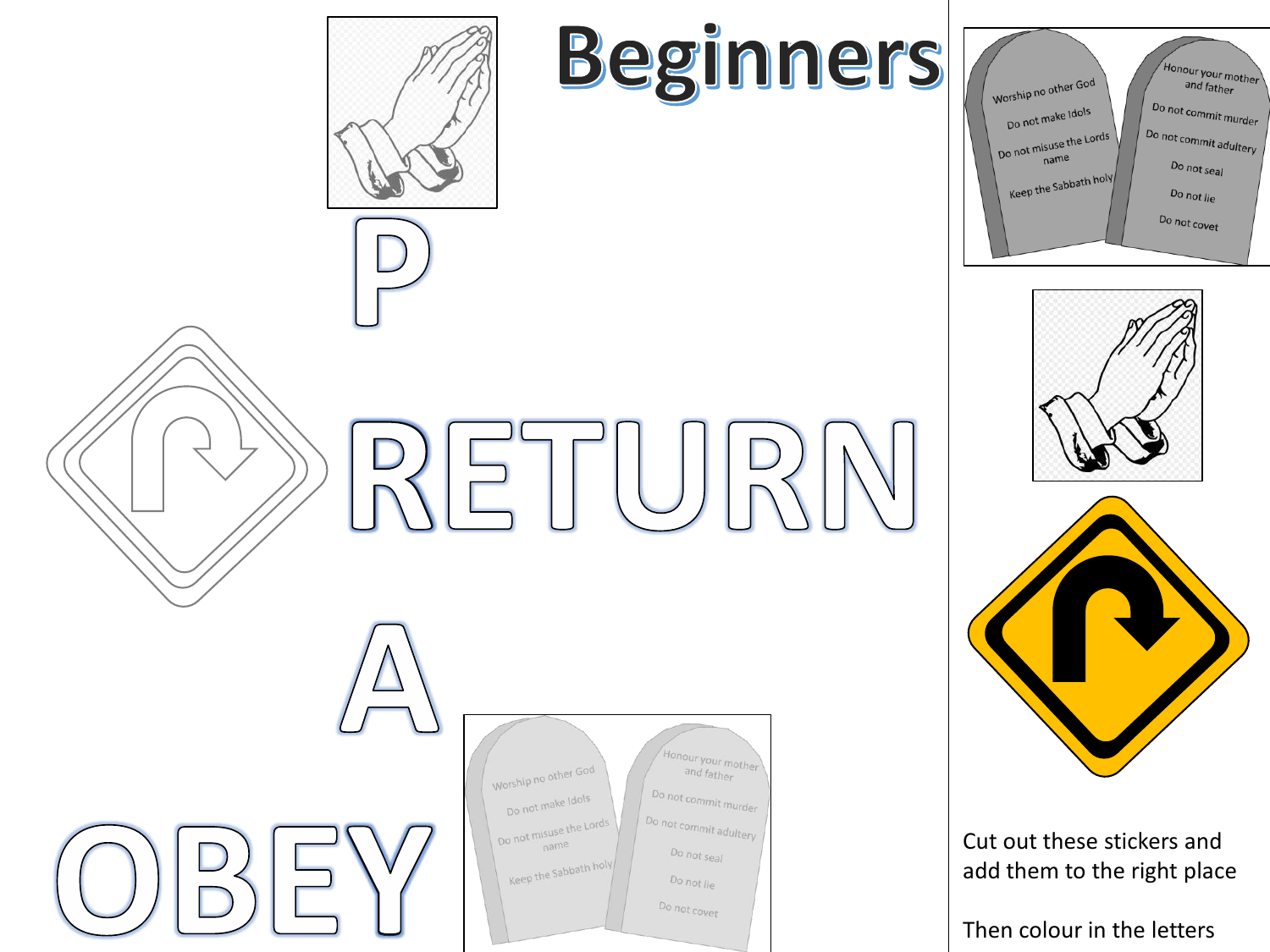

Cut out and stick in the missing words to find Nehemiah's Job



Juniors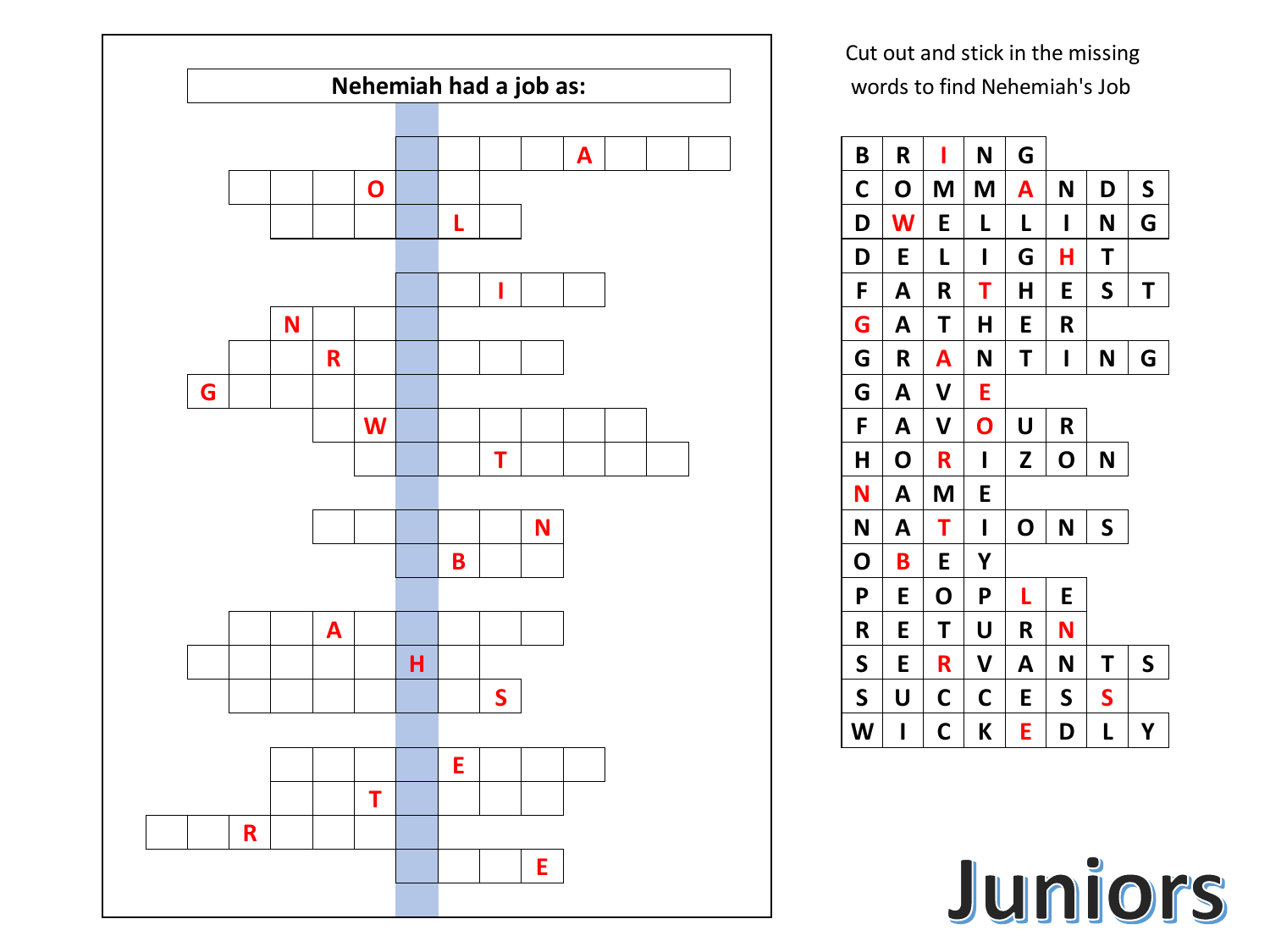Nehemiah 1 vs 7 to 11, - find the missing words from the lists below (Use the NIV Bible):

<sup>7</sup> We have acted very **wicker witch value value of the very** very let understand very let us and the very let u , decrees and laws you  $|$  your servant Moses. **<sup>8</sup>** "Remember the instruction you gave your servant Moses, saying, 'If you are unfaithful, I will scatter you among the  $\Box$ , <sup>9</sup> but if you return to me and obey my commands, then even if your exiled **B R I N G** are at the  $\vert$  horizon, I will gather them from them from them from them from them from them from them from the and the and the and the and the and the and the and the and the and the and the and the and the and the and bring them to the place I have chosen as a  $\vert$ **<sup>10</sup>** "They are your servants and your people, whom you redeemed by your great strength and your mighty hand. **<sup>11</sup>** Lord, let your ear be attentive to the prayer of this your servant and to the prayer of your servants who  $\frac{1}{\sqrt{2\pi}}$  in revering your name. Give your servant today by granting him in the presence of this man."  $\overline{AB}$   $\overline{BA}$   $\overline{BA}$ **E**  $\frac{1}{2}$  **C**  $\frac{1}{2}$  **C**  $\frac{1}{2}$  **C**  $\frac{1}{2}$  **C**  $\frac{1}{2}$  **C**  $\frac{1}{2}$  **C**  $\frac{1}{2}$  **C**  $\frac{1}{2}$  **C**  $\frac{1}{2}$  **C**  $\frac{1}{2}$  **C**  $\frac{1}{2}$  **C**  $\frac{1}{2}$  **C**  $\frac{1}{2}$  **C**  $\frac{1}{2}$  **C**  $\frac{1}{2}$  **C**  $\frac{1}{2}$ **D W E L L I N G**  $\Omega$  rayaring your  $\theta$ **E**  $\frac{1}{2}$  **F**  $\frac{1}{2}$  **E**  $\frac{1}{2}$  **E**  $\frac{1}{2}$  $\mathsf{H}\mathsf{B} \mathsf{B} \mathsf{B} \mathsf{B} \mathsf{B} \mathsf{B}$ **D** Ithem from the  $\frac{1}{\sqrt{2}}$ **d**  $\begin{bmatrix} 0 & 0 & 0 & 0 \\ 0 & 0 & 0 & 0 \\ 0 & 0 & 0 & 0 \\ 0 & 0 & 0 & 0 \\ 0 & 0 & 0 & 0 \\ 0 & 0 & 0 & 0 \\ 0 & 0 & 0 & 0 \\ 0 & 0 & 0 & 0 \\ 0 & 0 & 0 & 0 \\ 0 & 0 & 0 & 0 \\ 0 & 0 & 0 & 0 & 0 \\ 0 & 0 & 0 & 0 & 0 \\ 0 & 0 & 0 & 0 & 0 \\ 0 & 0 & 0 & 0 & 0 & 0 \\ 0 & 0 & 0 & 0 & 0 & 0 \\ 0 & 0 & 0 &$ **M**  $\alpha$  **D**  $\alpha$  **D**  $\alpha$  **C**  $\alpha$  **C**  $\alpha$  **C**  $\alpha$  **C**  $\alpha$  **C**  $\alpha$  **C**  $\alpha$  **C**  $\alpha$ **G A T H E R G R A N T I N G ha to th F A V O U R H O R I Z O N n** resenci **B** and yo **C O M M A N D S D W E L L I N G D** UNIS YOUR SEE  $F \sim \text{F} \cdot \text{F} \cdot \text{F} \cdot \text{F} \cdot \text{F} \cdot \text{F} \cdot \text{F} \cdot \text{F} \cdot \text{F} \cdot \text{F} \cdot \text{F} \cdot \text{F} \cdot \text{F} \cdot \text{F} \cdot \text{F} \cdot \text{F} \cdot \text{F} \cdot \text{F} \cdot \text{F} \cdot \text{F} \cdot \text{F} \cdot \text{F} \cdot \text{F} \cdot \text{F} \cdot \text{F} \cdot \text{F} \cdot \text{F} \cdot \text{F} \cdot \text{F} \cdot \text{F} \cdot \text{F} \cdot$ **H**  $\frac{6}{1}$ **G R A N T I N G B R I N G C C C C C C C C C F H E H E H E H E H E H E H E H E H E H E H E H E Whom you re G R A N T I N G**  $\boldsymbol{\mu}$  **L** Ind to the pra  $\int$   $\frac{1}{2}$   $\int$   $\frac{1}{2}$   $\int$   $\frac{1}{2}$   $\int$   $\frac{1}{2}$   $\int$   $\frac{1}{2}$   $\int$   $\frac{1}{2}$   $\int$   $\frac{1}{2}$   $\int$   $\frac{1}{2}$   $\int$   $\frac{1}{2}$   $\int$   $\frac{1}{2}$   $\int$   $\frac{1}{2}$   $\int$   $\frac{1}{2}$   $\int$   $\frac{1}{2}$   $\int$   $\frac{1}{2}$   $\int$   $\frac{1}{2$ **N**  $\overline{y}$ **presence of this** 

| $\mathsf{C}$ | $\overline{O}$ | M <sub>1</sub> | $M \mid$ | A  | N | D | S |
|--------------|----------------|----------------|----------|----|---|---|---|
| D            | W              | E              |          | L  |   | N | G |
| D            | E              | $\mathsf{L}$   |          | G  | H | T |   |
| F            | A              | $\mathsf{R}$   | T        | H  | E | S |   |
| G            | Α              |                | Η        | E. | R |   |   |

|    |              | G   A   V   E |   |              |             |              |
|----|--------------|---------------|---|--------------|-------------|--------------|
| F  | $\mathbf{A}$ | $\mathsf{V}$  |   | O U          | $\mathbf R$ |              |
| N. | $\mathsf{A}$ | M             | E |              |             |              |
| N  | A            |               |   | $\mathsf{O}$ | N           | $\mathsf{S}$ |

| 0            | B | E           | γ |   |              |              |  |
|--------------|---|-------------|---|---|--------------|--------------|--|
| Ρ            | E | $\mathbf 0$ | P |   | E            |              |  |
| R            | E |             | U | R | N            |              |  |
| $\mathsf{S}$ | U | Ċ           | Ć | E | $\mathsf{S}$ | $\mathsf{S}$ |  |
|              |   | C           | K | E | D            |              |  |